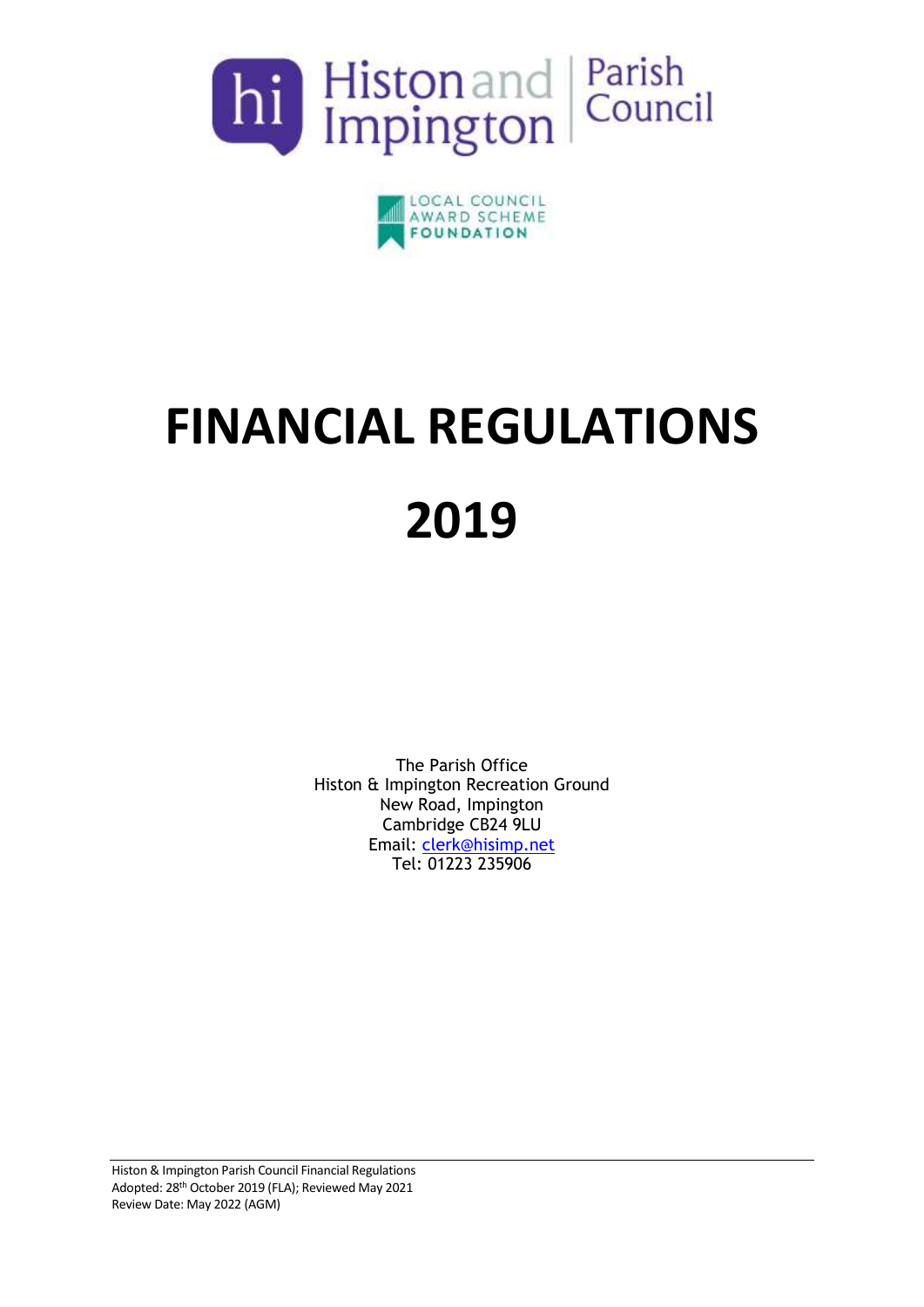| 1. General                                                            | $\overline{2}$ |
|-----------------------------------------------------------------------|----------------|
| 2. Accounting and audit (internal and external)                       | 4              |
| 3. Annual estimates (budget) and forward planning                     | 6              |
| 4. Budgetary control and authority to spend                           | 6              |
| 5. Banking arrangements and authorisation of payments                 | 8              |
| 6. Instructions for the making of payments                            | 9              |
| 7. Payment of salaries                                                | 12             |
| 8. Loans and investments                                              | 13             |
| 9. Income                                                             | 13             |
| 10. Orders for work, goods and services                               | 14             |
| 11. Contracts                                                         | 15             |
| 12. Payments under contracts for building or other construction works | 17             |
| 13. Stores and equipment                                              | 17             |
| 14. Assets, properties and estates                                    | 17             |
| 15. Insurance                                                         | 18             |
| 16. Charities                                                         | 18             |
| 17. Risk management                                                   | 19             |
| 18. Suspension and revision of Financial Regulations                  | 19             |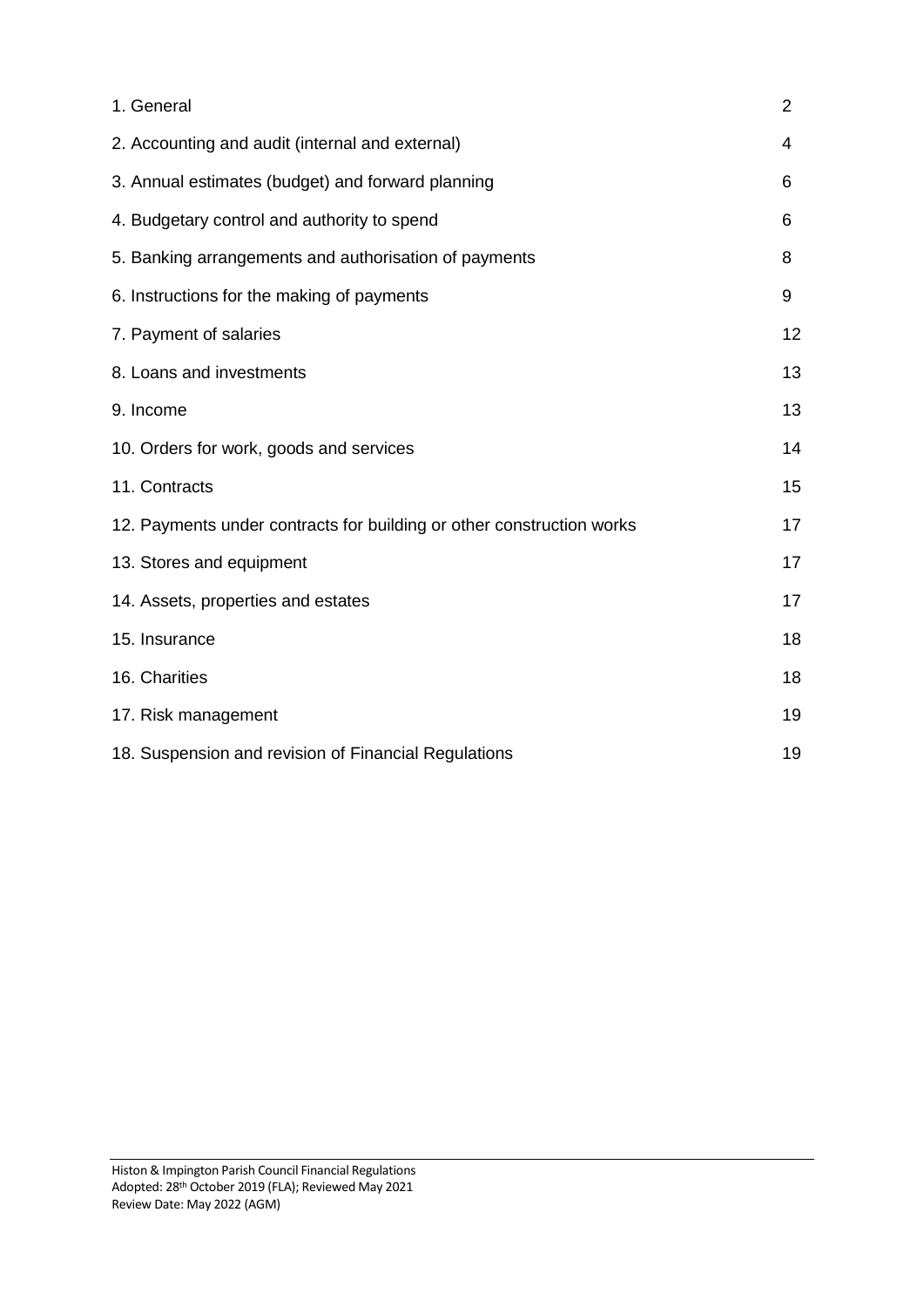#### **1. General**

1.1. These financial regulations govern the conduct of financial management by the council and may only be amended or varied by resolution of the council. Financial regulations are one of the council's three governing policy documents providing procedural guidance for members and officers. Financial regulations must be observed in conjunction with the council's standing orders<sup>1</sup> and any individual financial regulations relating to contracts.

1.2. The council is responsible in law for ensuring that its financial management is adequate and effective and that the council has a sound system of internal control which facilitates the effective exercise of the council's functions, including arrangements for the management of risk.

1.3. The council's accounting control systems must include measures:

- for the timely production of accounts;
- that provide for the safe and efficient safeguarding of public money;
- to prevent and detect inaccuracy and fraud; and
- identifying the duties of officers.

1.4. These financial regulations demonstrate how the council meets these responsibilities and requirements.

1.5. At least once a year, prior to approving the Annual Governance Statement, the council must review the effectiveness of its system of internal control which shall be in accordance with proper practices.

1.6. Deliberate or wilful breach of these Regulations by an employee may give rise to disciplinary proceedings.

1.7. Members of council are expected to follow the instructions within these Regulations and not to entice employees to breach them. Failure to follow instructions within these Regulations brings the office of councillor into disrepute.

1.8. The Responsible Financial Officer (RFO) holds a statutory office to be appointed by the council. The Office Manager has been appointed as RFO for this council and these regulations will apply accordingly.

1.9. The RFO;

1

- acts under the policy direction of the council;
- administers the council's financial affairs in accordance with all Acts, Regulations and proper practices;
- determines on behalf of the council its accounting records and accounting control systems;
- ensures the accounting control systems are observed;

<sup>&</sup>lt;sup>1</sup> Model Standing Orders for Councils (2018 Edition) is available from NALC (©NALC 2018)

Histon & Impington Parish Council Financial Regulations Adopted: 28th October 2019 (FLA); Reviewed May 2021 Review Date: May 2022 (AGM)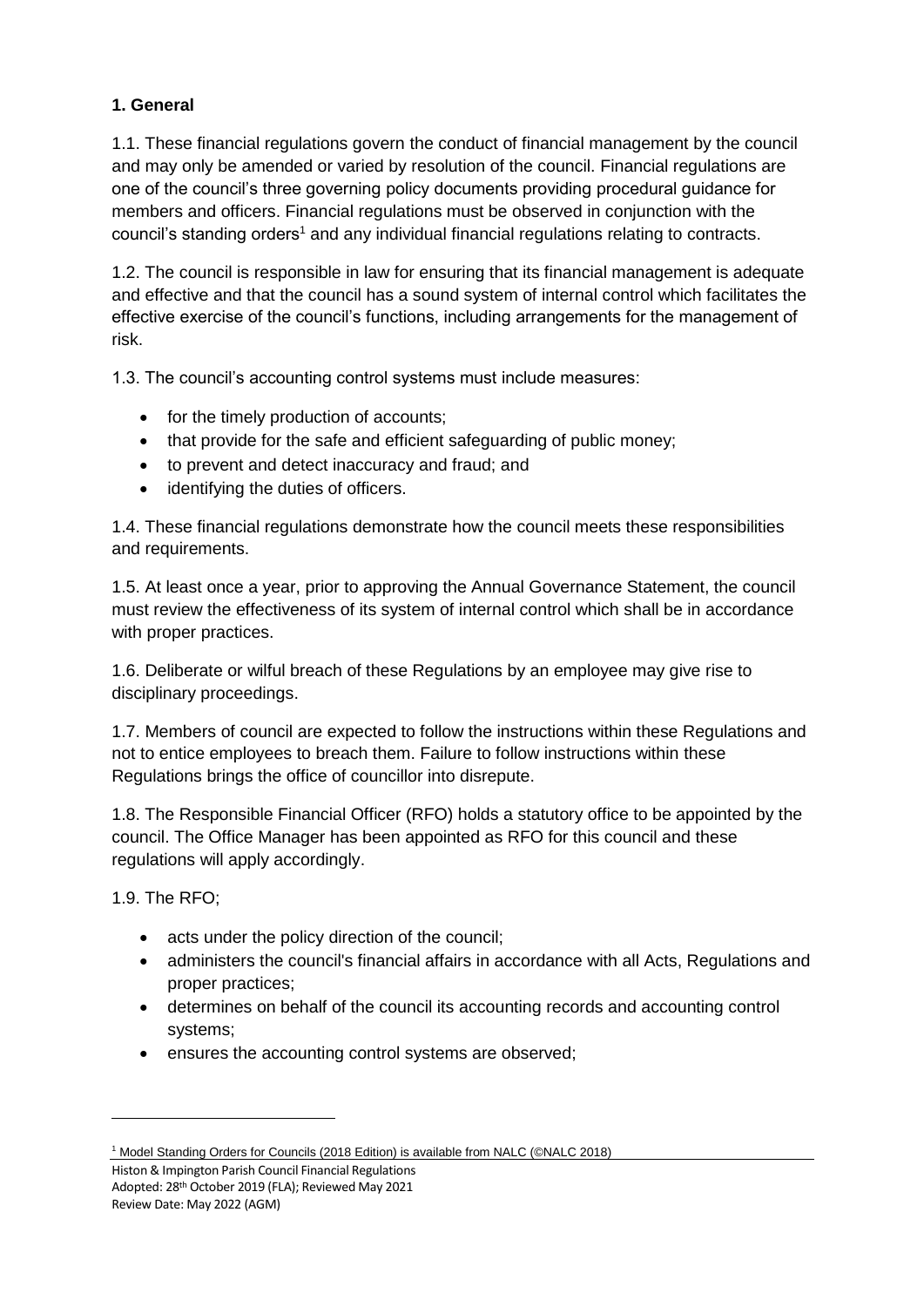- maintains the accounting records of the council up to date in accordance with proper practices;
- assists the council to secure economy, efficiency and effectiveness in the use of its resources; and
- produces financial management information as required by the council.

1.10. The accounting records determined by the RFO shall be sufficient to show and explain the council's transactions and to enable the RFO to ensure that any income and expenditure account and statement of balances, or record of receipts and payments and additional information, as the case may be, or management information prepared for the council from time to time comply with the Accounts and Audit Regulations.

1.11. The accounting records determined by the RFO shall in particular contain:

- entries from day to day of all sums of money received and expended by the council and the matters to which the income and expenditure or receipts and payments account relate;
- a record of the assets and liabilities of the council; and
- wherever relevant, a record of the council's income and expenditure in relation to claims made, or to be made, for any contribution, grant or subsidy.

1.12. The accounting control systems determined by the RFO shall include:

- procedures to ensure that the financial transactions of the council are recorded as soon as reasonably practicable and as accurately and reasonably as possible;
- procedures to enable the prevention and detection of inaccuracies and fraud and the ability to reconstruct any lost records;
- identification of the duties of officers dealing with financial transactions and division of responsibilities of those officers in relation to significant transactions;
- procedures to ensure that uncollectable amounts, including any bad debts are not submitted to the council for approval to be written off except with the approval of the RFO and that the approvals are shown in the accounting records; and
- measures to ensure that risk is properly managed.

1.13. The council is not empowered by these Regulations or otherwise to delegate certain specified decisions. In particular any decision regarding:

- setting the final budget or the precept (council tax requirement);
- approving accounting statements;
- approving an annual governance statement;
- borrowing:
- writing off bad debts;
- declaring eligibility for the General Power of Competence; and
- addressing recommendations in any report from the internal or external auditors, shall be a matter for the full council only.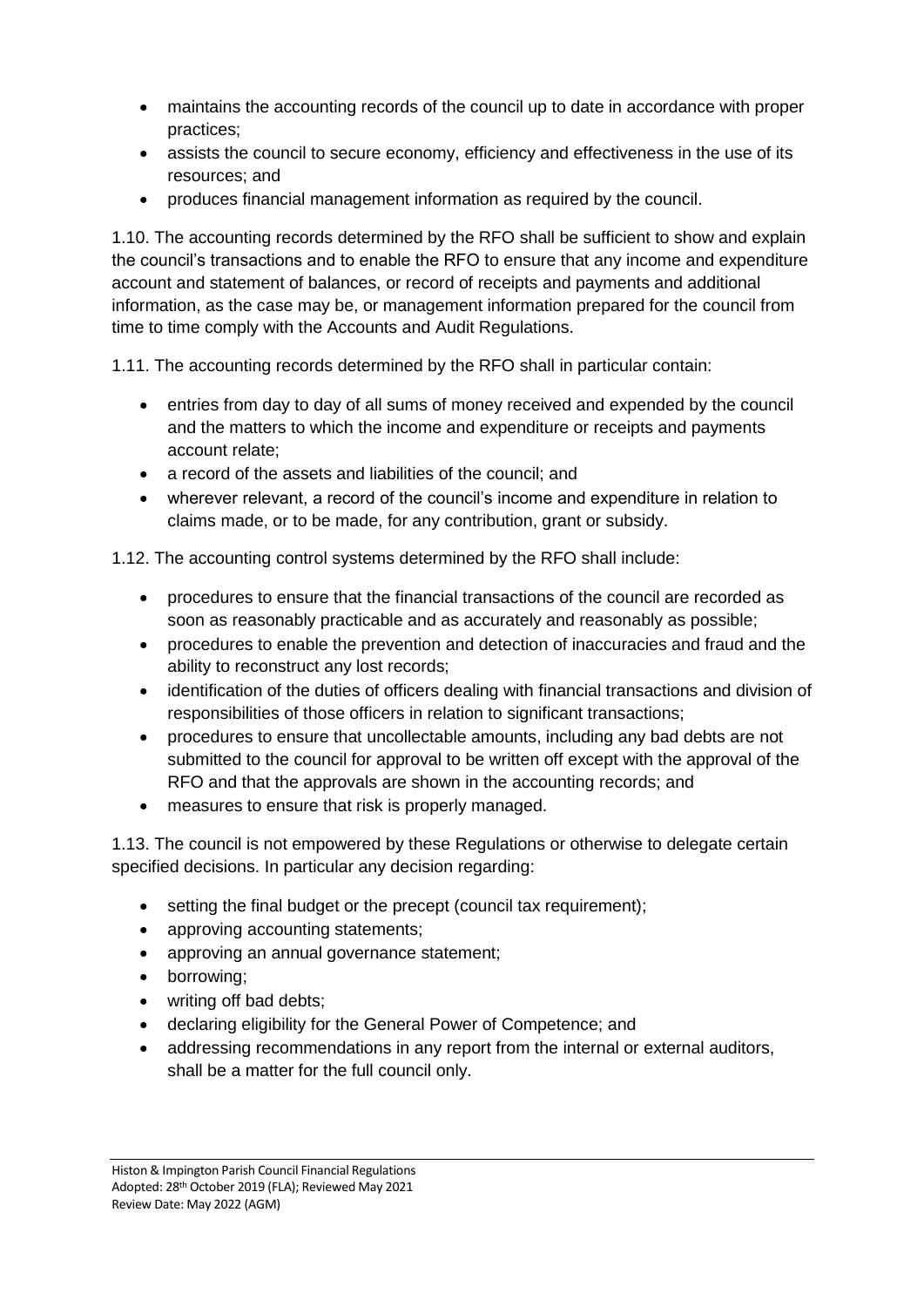1.14. In addition, the council must:

- determine and keep under regular review the bank mandate for all council bank accounts;
- approve any grant; and
- in respect of the annual salary for any employee have regard to recommendations about annual salaries of employees made by the relevant committee in accordance with its terms of reference.

1.15. In these financial regulations, references to the Accounts and Audit Regulations or 'the regulations' shall mean the regulations issued under the provisions of section 27 of the Audit Commission Act 1998, or any superseding legislation, and then in force unless otherwise specified.

In these financial regulations the term 'proper practice' or 'proper practices' shall refer to guidance issued in *Governance and Accountability for Local Councils - a Practitioners' Guide (England)* issued by the Joint Practitioners Advisory Group (JPAG), available from the websites of NALC and the Society for Local Council Clerks (SLCC).

#### **2. Accounting and audit (internal and external)**

2.1. All accounting procedures and financial records of the council shall be determined by the RFO in accordance with the Accounts and Audit Regulations, appropriate guidance and proper practices.

2.2. On a regular basis, at least once in each quarter, and at each financial year end, a member other than the Chair or a cheque signatory shall be appointed to verify bank reconciliations (for all accounts) produced by the RFO. The member shall sign the reconciliations and the original bank statements (or similar document) as evidence of verification. This activity shall on conclusion be reported, including any exceptions, to and noted by the council Finance Committee.

2.3. The RFO shall complete the annual statement of accounts, annual report, and any related documents of the council contained in the Annual Return (as specified in proper practices) as soon as practicable after the end of the financial year and having certified the accounts shall submit them and report thereon to the council within the timescales set by the Accounts and Audit Regulations.

2.4. The council shall ensure that there is an adequate and effective system of internal audit of its accounting records, and of its system of internal control in accordance with proper practices. Any officer or member of the council shall make available such documents and records as appear to the council to be necessary for the purpose of the audit and shall, as directed by the council, supply the RFO, internal auditor, or external auditor with such information and explanation as the council considers necessary for that purpose.

2.5. The internal auditor shall be appointed by and shall carry out the work in relation to internal controls required by the council in accordance with proper practices.

2.6. The internal auditor shall: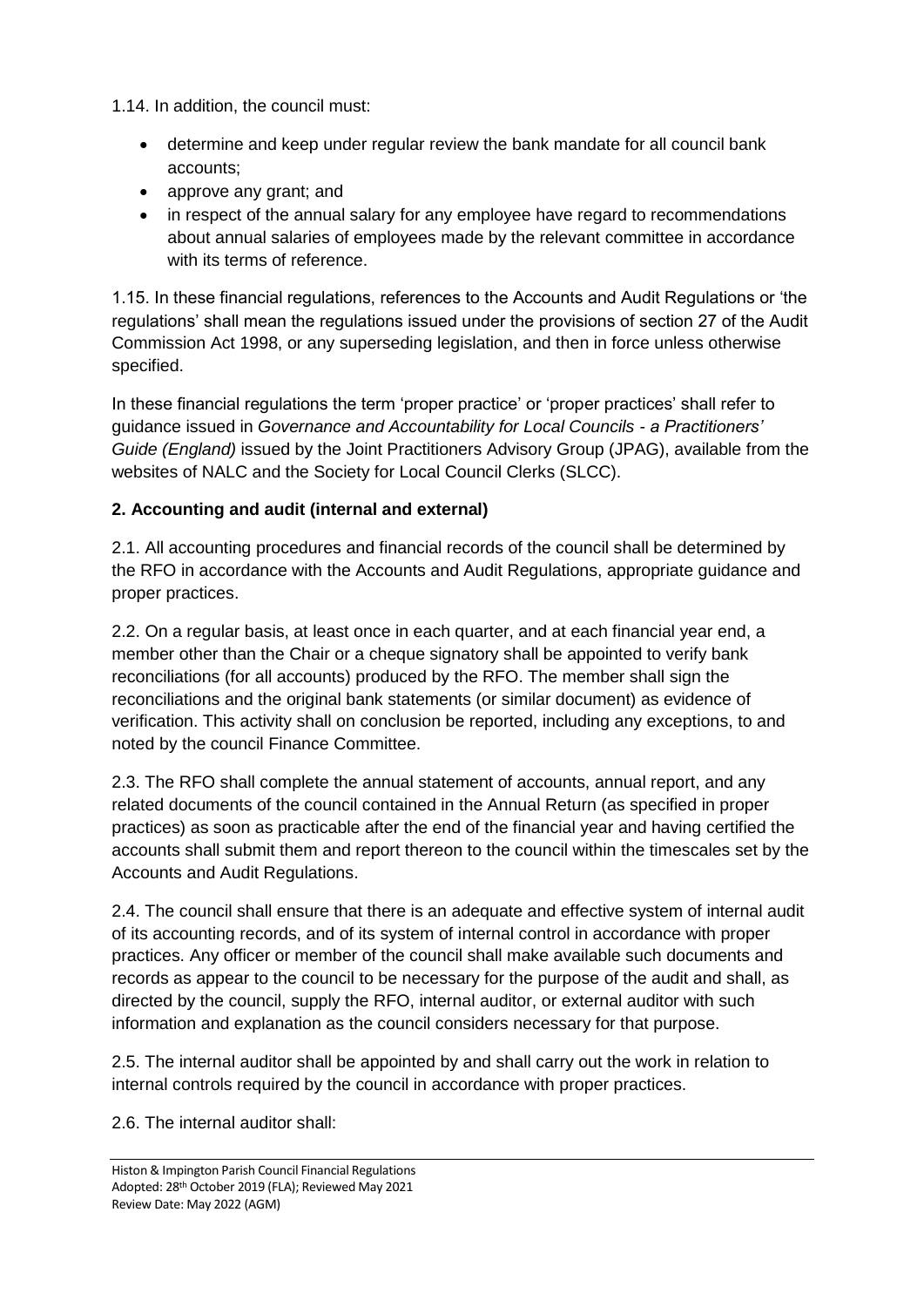- be competent and independent of the financial operations of the council;
- report to council in writing, or in person, on a regular basis with a minimum of one annual written report during each financial year;
- to demonstrate competence, objectivity and independence, be free from any actual or perceived conflicts of interest, including those arising from family relationships; and
- has no involvement in the financial decision making, management or control of the council

2.7. Internal or external auditors may not under any circumstances:

- perform any operational duties for the council;
- initiate or approve accounting transactions; or
- direct the activities of any council employee, except to the extent that such employees have been appropriately assigned to assist the internal auditor.

2.8. For the avoidance of doubt, in relation to internal audit the terms 'independent' and 'independence' shall have the same meaning as is described in proper practices.

2.9. The RFO shall make arrangements for the exercise of electors' rights in relation to the accounts including the opportunity to inspect the accounts, books, and vouchers and display or publish any notices and statements of account required by Audit Commission Act 1998, or any superseding legislation, and the Accounts and Audit Regulations.

2.10. The RFO shall, without undue delay, bring to the attention of all councillors any correspondence or report from internal or external auditors.

# **3. Annual estimates (budget) and forward planning**

3.1. Each committee (if any) shall review its three-year forecast of revenue and capital receipts and payments. Having regard to the forecast, it shall thereafter formulate and submit proposals for the following financial year to the council not later than the end of [November] each year including any proposals for revising the forecast.

3.2. The RFO must each year, by no later than month, prepare detailed estimates of all receipts and payments including the use of reserves and all sources of funding for the following financial year in the form of a budget to be considered by the relevant committee and the council.

3.3. The council shall consider annual budget proposals in relation to the council's three year forecast of revenue and capital receipts and payments including recommendations for the use of reserves and sources of funding and update the forecast accordingly.

3.4. The council shall fix the precept (council tax requirement), and relevant basic amount of council tax to be levied for the ensuing financial year not later than by the end of January each year. The RFO shall issue the precept to the billing authority and shall supply each member with a copy of the approved annual budget.

3.5. The approved annual budget shall form the basis of financial control for the ensuing year.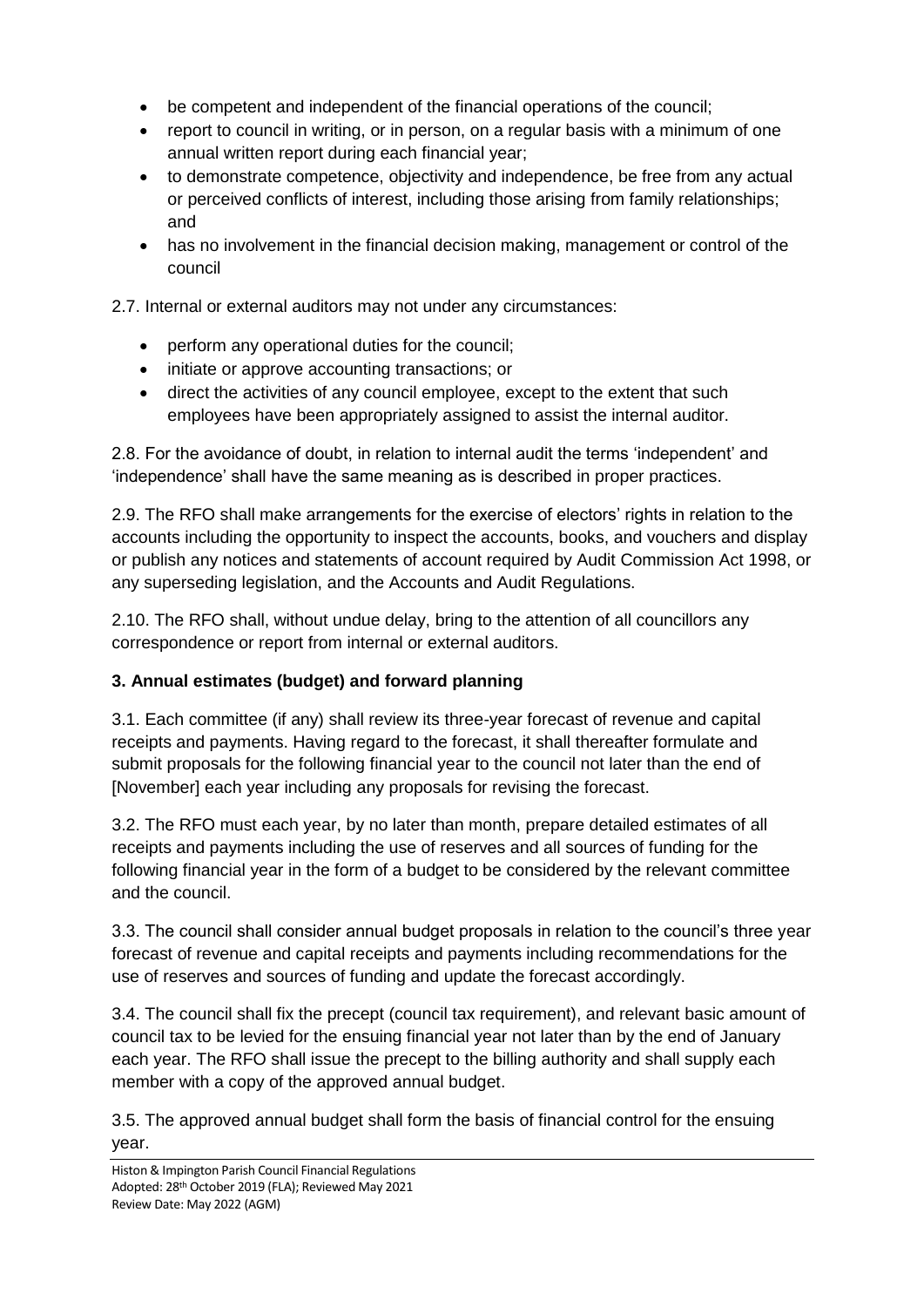## **4. Budgetary control and authority to spend**

4.1. Expenditure on revenue items may be authorised up to the amounts included for that class of expenditure in the approved budget. This authority is to be determined by:

- the council for all items over £5,000;
- a duly delegated committee of the council for items over £500; or
- the Clerk, in conjunction with Chair of Council or Chair of the appropriate committee, for any items below £2,500.

Such authority is to be evidenced by a minute or by an authorisation slip duly signed by the Clerk, and where necessary also by the appropriate Chair.

Contracts may not be disaggregated to avoid controls imposed by these regulations.

4.2. No expenditure may be authorised that will exceed the amount provided in the revenue budget for that class of expenditure other than by resolution of the council, or duly delegated committee. During the budget year and with the approval of council having considered fully the implications for public services, unspent and available amounts may be moved to other budget headings or to an earmarked reserve as appropriate ('virement').

4.3. Unspent provisions in the revenue or capital budgets for completed projects shall not be carried forward to a subsequent year.

4.4. The salary budgets are to be reviewed at least annually in October for the following financial year and such review shall be evidenced by a hard copy schedule signed by the Clerk and the Chair of Council or relevant committee. The RFO will inform committees of any changes impacting on their budget requirement for the coming year in good time.

4.5. In cases of extreme risk to the delivery of council services, the clerk may authorise revenue expenditure on behalf of the council which in the clerk's judgement it is necessary to carry out. Such expenditure includes repair, replacement or other work, whether or not there is any budgetary provision for the expenditure, subject to a limit of £500. The Clerk shall report such action to the Chair as soon as possible and to the council as soon as practicable thereafter.

4.6. No expenditure shall be authorised in relation to any capital project and no contract entered into or tender accepted involving capital expenditure unless the council is satisfied that the necessary funds are available and the requisite borrowing approval has been obtained.

4.7. All capital works shall be administered in accordance with the council's standing orders and financial regulations relating to contracts.

4.8. The RFO shall regularly provide the council with a statement of receipts and payments to date under each head of the budgets, comparing actual expenditure to the appropriate date against that planned as shown in the budget. These statements are to be prepared at least at the end of each financial quarter and shall show explanations of material variances. For this purpose "material" shall be in excess of £100 or 15% of the budget.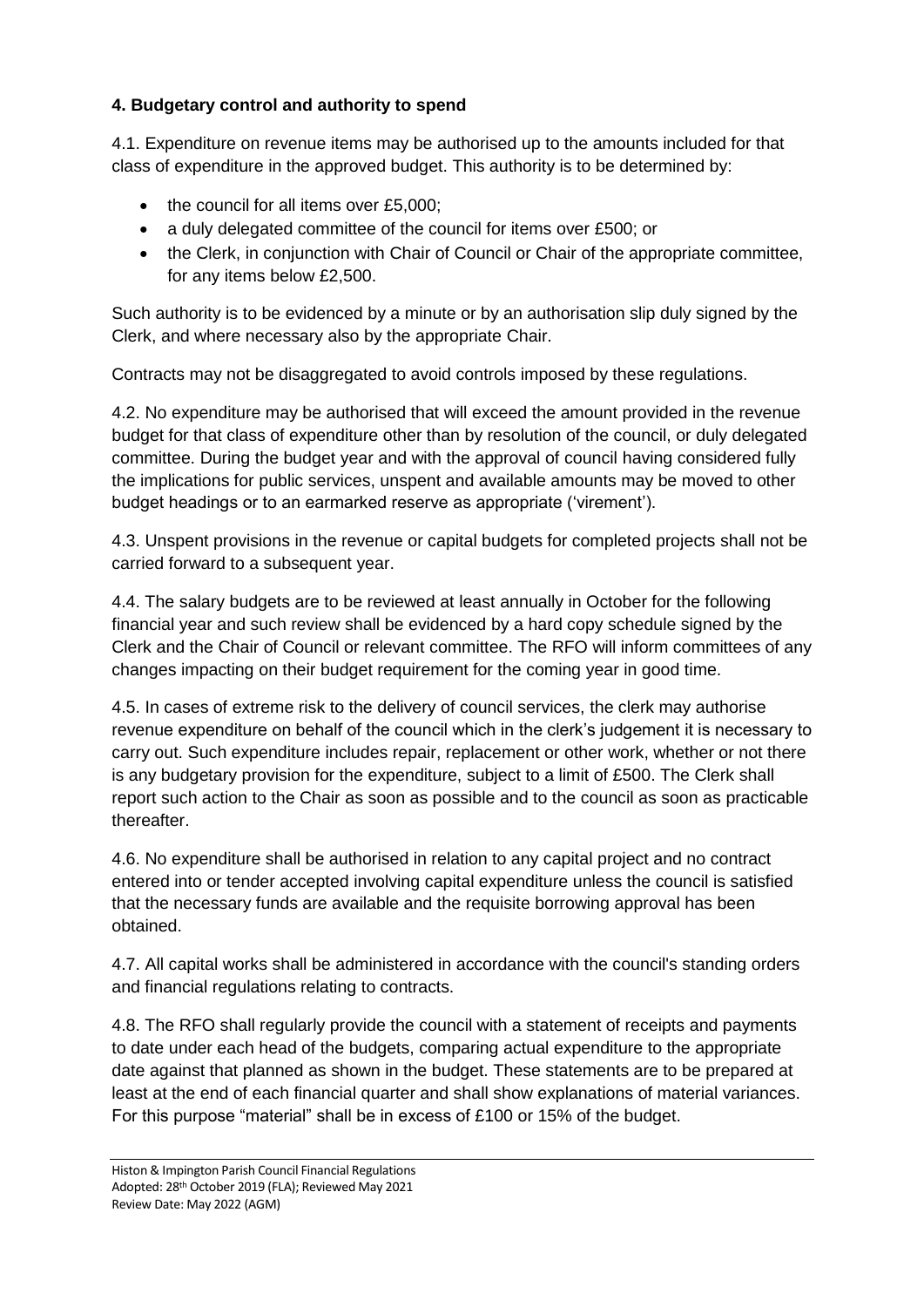4.9. Changes in earmarked reserves shall be approved by council as part of the budgetary control process.

## **5. Banking arrangements and authorisation of payments**

5.1. The council's banking arrangements, including the bank mandate, shall be made by the RFO and approved by the council; banking arrangements may not be delegated to a committee. They shall be regularly reviewed for safety and efficiency.

5.2. The RFO shall prepare a schedule of payments requiring authorisation, forming part of the Agenda for the Meeting and, together with the relevant invoices, present the schedule to council or finance committee. The council / committee shall review the schedule for compliance and, having satisfied itself shall authorise payment by a resolution of the council or finance committee. The approved schedule shall be ruled off and initialled by the Chair of the Meeting. A detailed list of all payments shall be disclosed within or as an attachment to the minutes of the meeting at which payment was authorised. Personal payments (including salaries, wages, expenses and any payment made in relation to the termination of a contract of employment) may be summarised to remove public access to any personal information.

5.3. All invoices for payment shall be examined, verified and certified by the RFO to confirm that the work, goods or services to which each invoice relates has been received, carried out, examined and represents expenditure previously approved by the council.

5.4. The RFO shall examine invoices for arithmetical accuracy and analyse them to the appropriate expenditure heading. The RFO shall take all steps to pay all invoices submitted, and which are in order, at the next available council or Finance Committee meeting.

5.5. The Clerk and RFO shall have delegated authority to authorise the payment of items only in the following circumstances:

a) If a payment is necessary to avoid a charge to interest under the Late Payment of Commercial Debts (Interest) Act 1998, and the due date for payment is before the next scheduled Meeting of council, where the Clerk and RFO certify that there is no dispute or other reason to delay payment, provided that a list of such payments shall be submitted to the next appropriate meeting of council or Finance Committee;

b) An expenditure item authorised under 5.6 below (continuing contracts and obligations) provided that a list of such payments shall be submitted to the next appropriate meeting of council [or finance committee]; or

5.6. For each financial year the Clerk and RFO shall draw up a list of due payments which arise on a regular basis as the result of a continuing contract, statutory duty, or obligation (such as but not exclusively) Salaries, PAYE and NI, Superannuation Fund and regular maintenance contracts and the like for which council ,or a duly authorised committee, may authorise payment for the year provided that the requirements of regulation 4.1 (Budgetary Controls) are adhered to, provided also that a list of such payments shall be submitted to the next appropriate meeting of council or Finance Committee.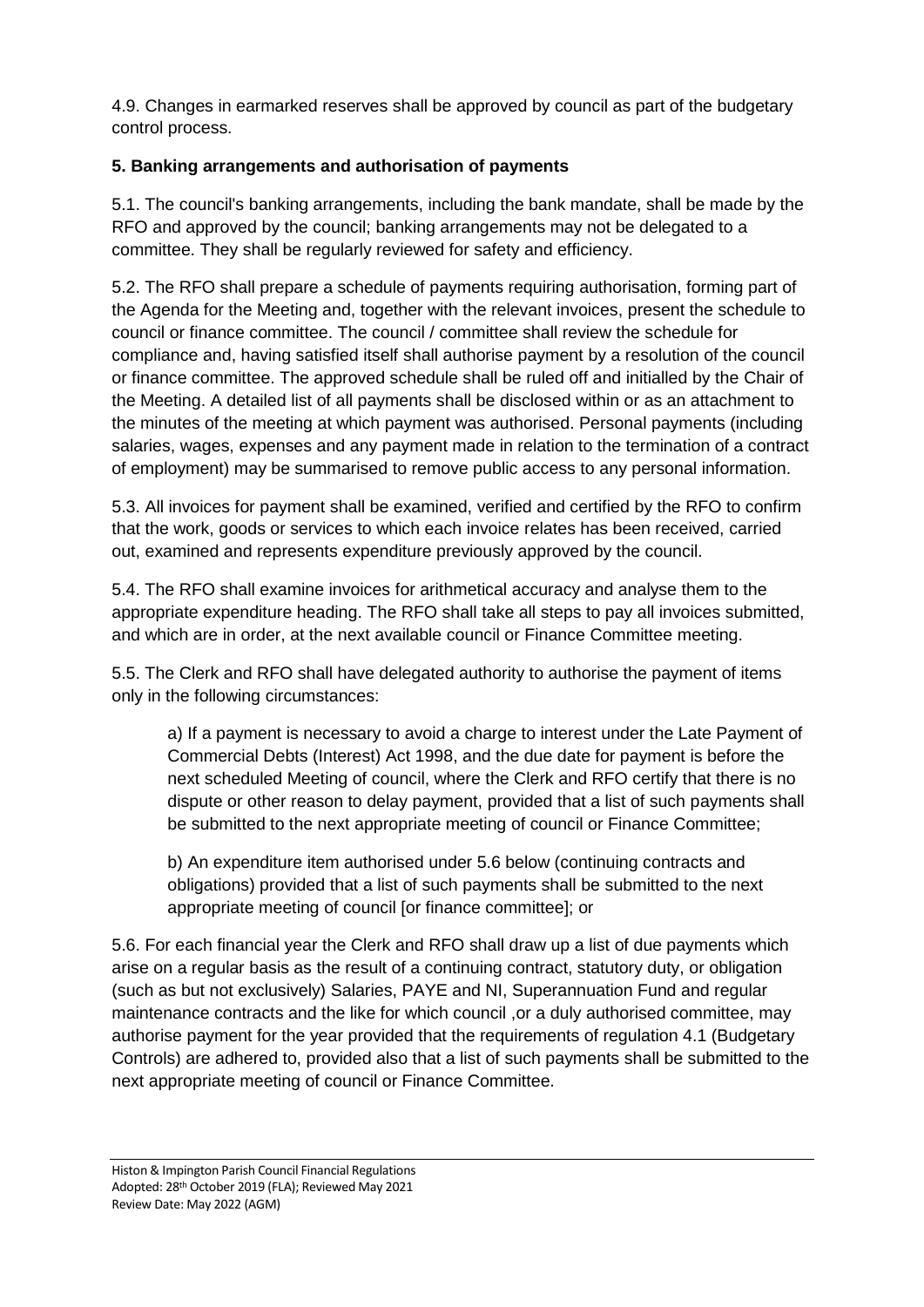5.7. A record of regular payments made under 5.6 above shall be drawn up and be signed by two members on each and every occasion when payment is authorised - thus controlling the risk of duplicated payments being authorised and / or made.

5.8. In respect of grants a duly authorised committee shall approve expenditure within any limits set by council and in accordance with any policy statement approved by council. Any Revenue or Capital Grant in excess of £5,000 shall before payment, be subject to ratification by resolution of the council.

5.9. Members are subject to the Code of Conduct that has been adopted by the council and shall comply with the Code and Standing Orders when a decision to authorise or instruct payment is made in respect of a matter in which they have a disclosable pecuniary or other interest, unless a dispensation has been granted.

5.10. The council will aim to rotate the duties of members in these Regulations so that onerous duties are shared out as evenly as possible over time.

5.11. Any changes in the recorded details of suppliers, such as bank account records, shall be approved in writing by a Member.

#### **6. Instructions for the making of payments**

6.1. The council will make safe and efficient arrangements for the making of its payments.

6.2. Following authorisation under Financial Regulation 5 above, the council, a duly delegated committee or, if so delegated, the Clerk or RFO shall give instruction that a payment shall be made.

6.3. All payments shall be affected by cheque or other instructions to the council's bankers, or otherwise, in accordance with a resolution of council or duly delegated Committee.

6.4. Cheques or orders for payment drawn on the bank account in accordance with the schedule as presented to council or committee shall be signed by two members of council in accordance with a resolution instructing that payment. A member who is a bank signatory, having a connection by virtue of family or business relationships with the beneficiary of a payment, should not, under normal circumstances, be a signatory to the payment in question.

6.5. To indicate agreement of the details shown on the cheque or order for payment with the counterfoil and the invoice or similar documentation, the signatories shall each also initial the cheque counterfoil.

6.6. Cheques or orders for payment shall not normally be presented for signature other than at a council or committee meeting (including immediately before or after such a meeting). Any signatures obtained away from such meetings shall be reported to the council or Finance Committee at the next convenient meeting.

6.7. If thought appropriate by the council, payment for utility supplies (energy, telephone and water) and any National Non-Domestic Rates may be made by variable direct debit provided that the instructions are signed by two members and any payments are reported to council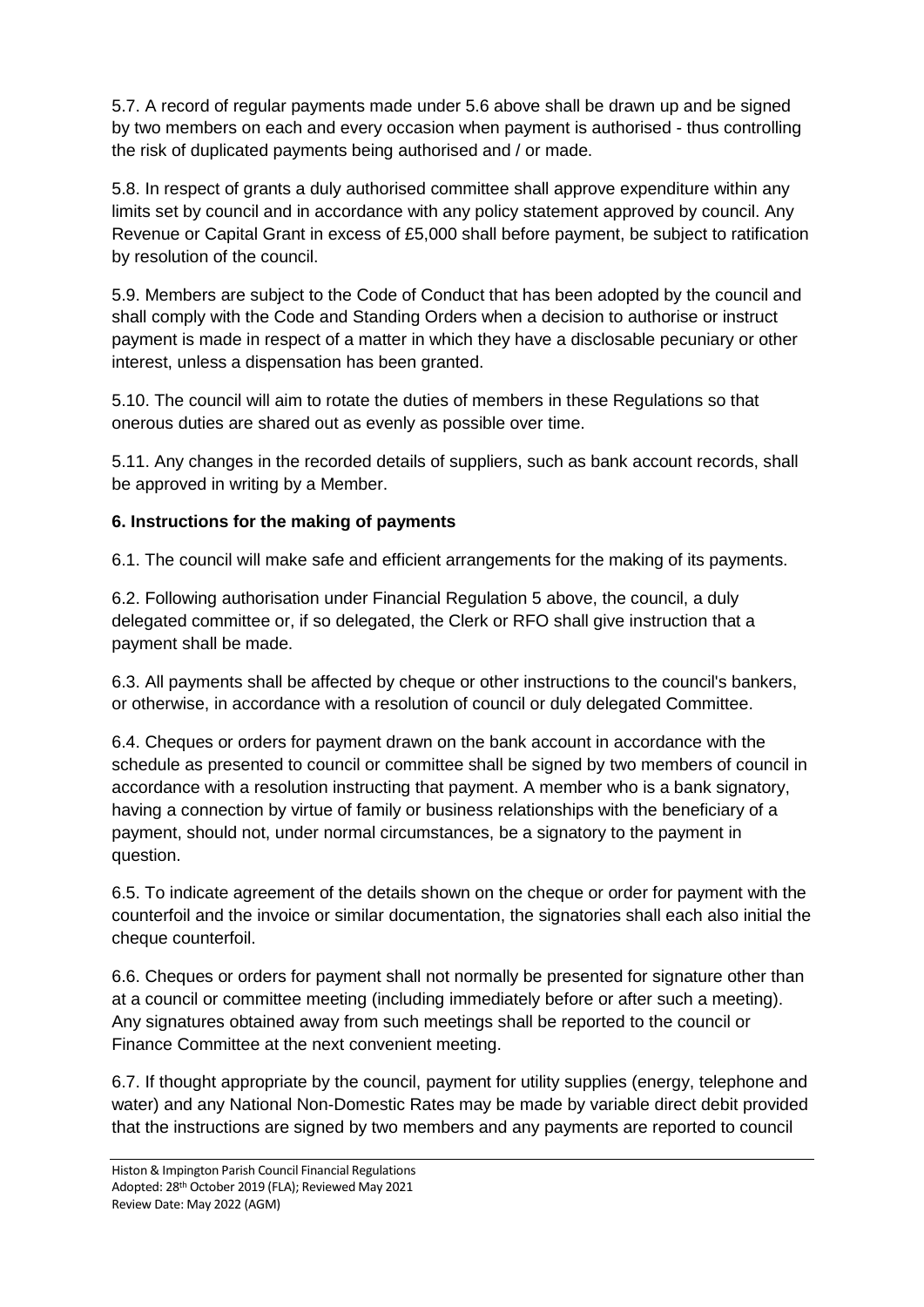as made. The approval of the use of a variable direct debit shall be renewed by resolution of the council at least every two years.

6.8. If thought appropriate by the council, payment for certain items (principally salaries) may be made by banker's standing order provided that the instructions are signed, or otherwise evidenced by two members are retained and any payments are reported to council as made. The approval of the use of a banker's standing order shall be renewed by resolution of the council at least every two years.

6.9. If thought appropriate by the council, payment for certain items may be made by BACS or CHAPS methods provided that the instructions for each payment are signed, or otherwise evidenced, by two authorised bank signatories, are retained and any payments are reported to council as made. The approval of the use of BACS or CHAPS shall be renewed by resolution of the council at least every two years.

6.10. If thought appropriate by the council payment for certain items may be made by internet banking transfer provided evidence is retained showing which members approved the payment.

6.11. Where a computer requires use of a personal identification number (PIN) or other password(s), for access to the council's records on that computer, a note shall be made of the PIN and Passwords and shall be handed to and retained by the Chair of Council in a sealed dated envelope. This envelope may not be opened other than in the presence of two other councillors. After the envelope has been opened, in any circumstances, the PIN and / or passwords shall be changed as soon as practicable. The fact that the sealed envelope has been opened, in whatever circumstances, shall be reported to all members immediately and formally to the next available meeting of the council. This will not be required for a member's personal computer used only for remote authorisation of bank payments.

6.12. No employee or councillor shall disclose any PIN or password, relevant to the working of the council or its bank accounts, to any person not authorised in writing by the council or a duly delegated committee.

6.13. Regular back-up copies of the records on any computer shall be made and shall be stored securely away from the computer in question, and preferably off site.

6.14. The council, and any members using computers for the council's financial business, shall ensure that anti-virus, anti-spyware and firewall software with automatic updates, together with a high level of security, is used.

6.15. Where internet banking arrangements are made with any bank, the RFO shall be appointed as the Service Administrator. The bank mandate approved by the council shall identify a number of councillors who will be authorised to approve transactions on those accounts.

6.16. Access to any internet banking accounts will be directly to the access page (which may be saved under "favourites"), and not through a search engine or e-mail link. Remembered or saved passwords facilities must not be used on any computer used for council banking work. Breach of this Regulation will be treated as a very serious matter under these regulations.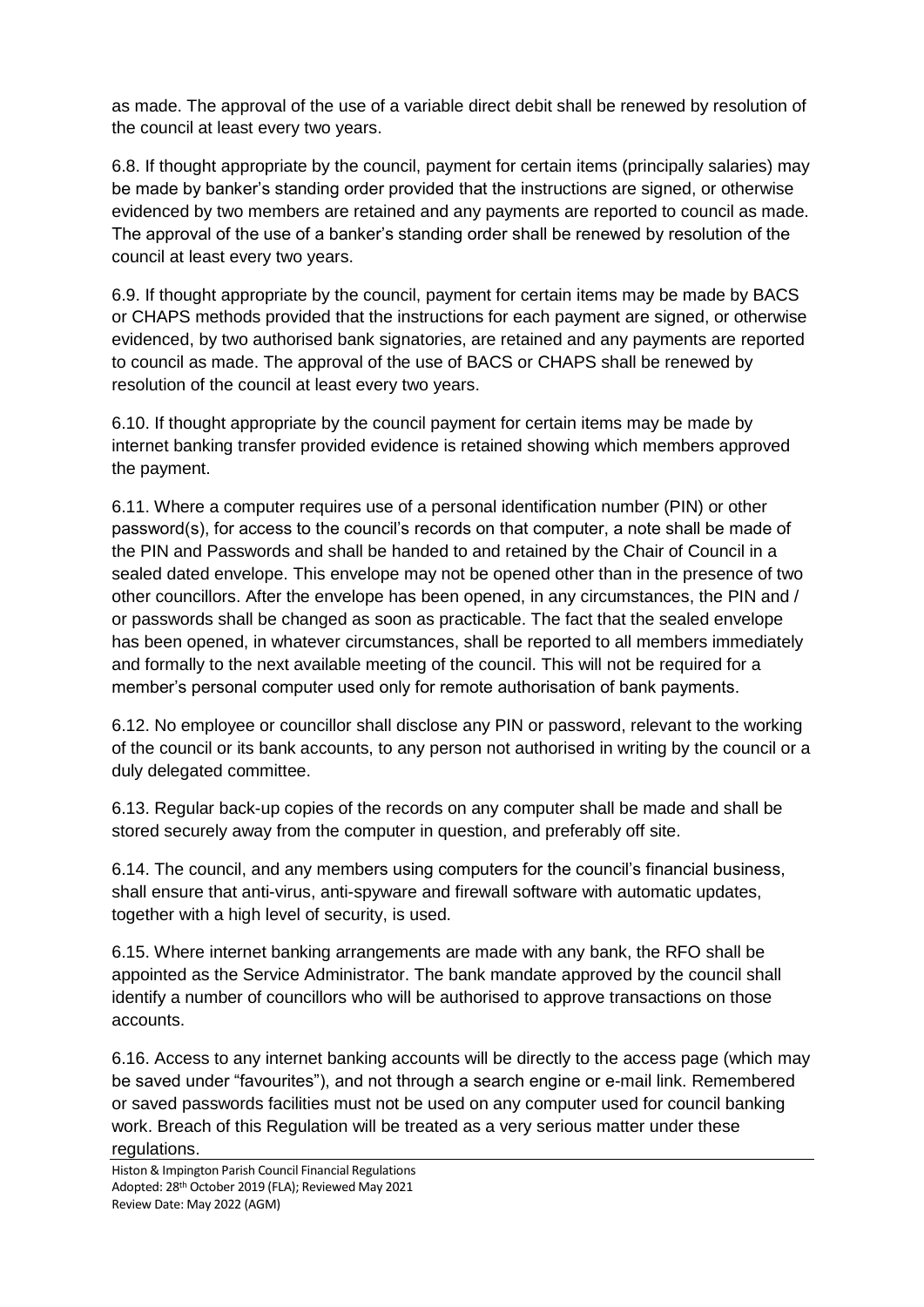6.17. Changes to account details for suppliers, which are used for internet banking may only be changed on written hard copy notification by the supplier and supported by hard copy authority for change signed by the Clerk or the RFO and a member. A programme of regular checks of standing data with suppliers will be followed.

6.18. A pre-paid debit card may be issued to employees with varying limits. These limits will be set by the Finance Committee. Transactions and purchases made will be reported to the council and authority for topping-up shall be at the discretion of the relevant committee

6.20. Any corporate credit card or trade card account opened by the council will be specifically restricted to use by the Clerk and RFO reviewed annually and shall be subject to automatic payment in full at each month-end. Personal credit or debit cards of members or staff shall not be used under any circumstances.

6.21. The RFO may provide petty cash to officers for the purpose of defraying operational and other expenses. Vouchers for payments made shall be forwarded to the RFO with a claim for reimbursement.

a) The RFO shall maintain a petty cash float of £100 for the purpose of defraying operational and other expenses. Vouchers for payments made from petty cash shall be kept to substantiate the payment.

b) Income received must not be paid into the petty cash float but must be separately banked, as provided elsewhere in these regulations.

c) Payments to maintain the petty cash float shall be shown separately on the schedule of payments presented to council under 5.2 above.

#### **7. Payment of salaries**

7.1. As an employer, the council shall make arrangements to meet fully the statutory requirements placed on all employers by PAYE and National Insurance legislation. The payment of all salaries shall be made in accordance with payroll records and the rules of PAYE and National Insurance currently operating, and salary rates shall be as agreed by council, or duly delegated committee.

7.2. Payment of salaries and payment of deductions from salary such as may be required to be made for tax, national insurance and pension contributions, or similar statutory or discretionary deductions must be made in accordance with the payroll records and on the appropriate dates stipulated in employment contracts, provided that each payment is reported to the next available council meeting, as set out in these regulations above.

7.3. No changes shall be made to any employee's pay, emoluments, or terms and conditions of employment without the prior consent of the council or relevant committee.

7.4. Each and every payment to employees of net salary and to the appropriate creditor of the statutory and discretionary deductions shall be recorded in a separate confidential record (confidential cash book). This confidential record is not open to inspection or review (under the Freedom of Information Act 2000 or otherwise) other than: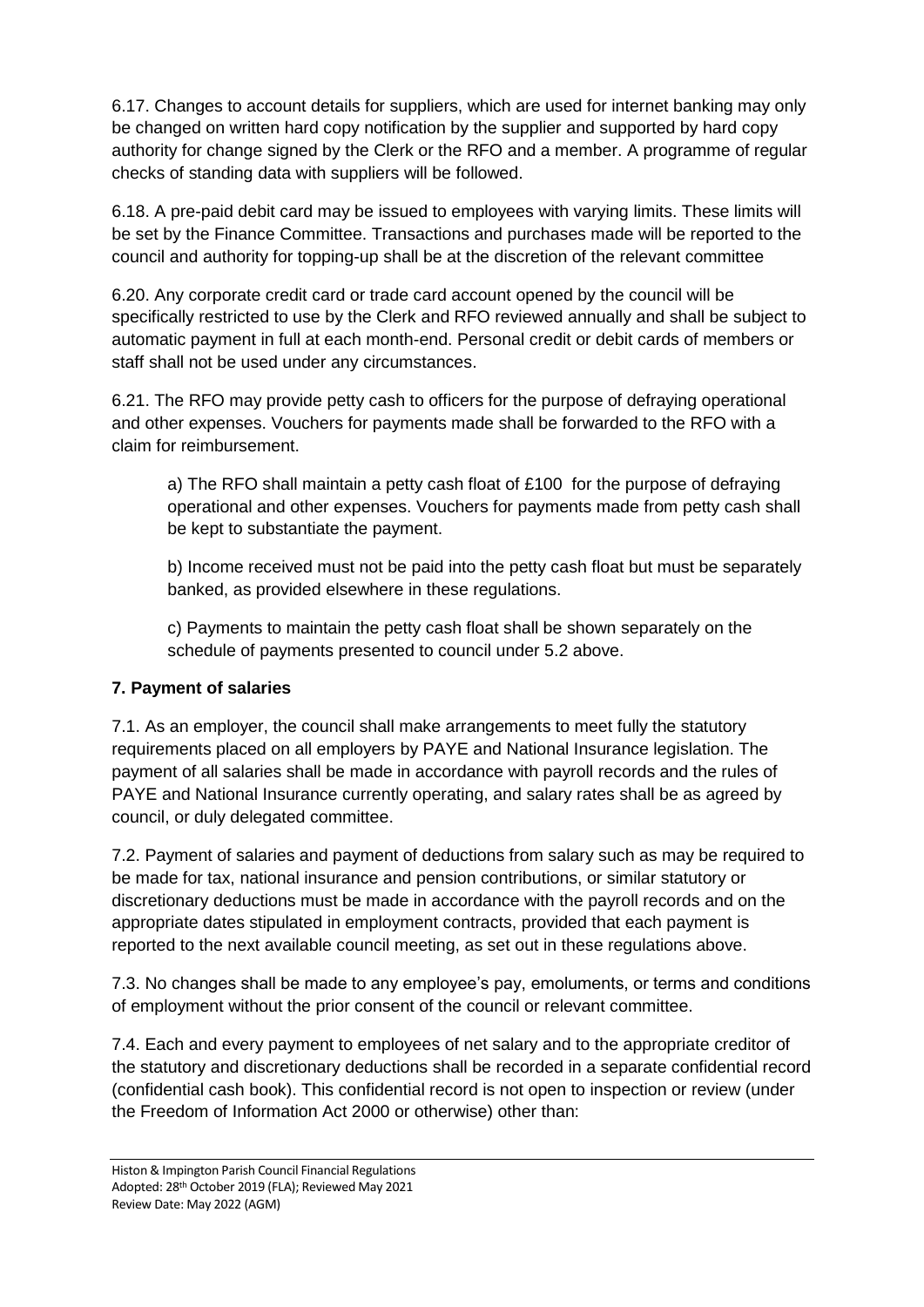a) by any councillor who can demonstrate a need to know;

b) by the internal auditor;

c) by the external auditor; or

d) by any person authorised under Audit Commission Act 1998, or any superseding legislation.

7.5. The total of such payments in each calendar month shall be reported with all other payments as made as may be required under these Financial Regulations, to ensure that only payments due for the period have actually been paid.

7.6. An effective system of personal performance management should be maintained for the senior officers.

7.7. Any termination payments shall be supported by a clear business case and reported to the council. Termination payments shall only be authorised by council.

7.8. Before employing interim staff, the council must consider a full business case.

#### **8. Loans and investments**

8.1. All borrowings shall be affected in the name of the council, after obtaining any necessary borrowing approval. Any application for borrowing approval shall be approved by Council as to terms and purpose. The application for borrowing approval, and subsequent arrangements for the loan shall only be approved by full council.

8.2. Any financial arrangement which does not require formal borrowing approval from the Secretary of State/Welsh Assembly Government (such as Hire Purchase or Leasing of tangible assets) shall be subject to approval by the full council. In each case a report in writing shall be provided to council in respect of value for money for the proposed transaction.

8.3. The council will arrange with the council's banks and investment providers for the sending of a copy of each statement of account to the Chair of the council at the same time as one is issued to the Clerk or RFO.

8.4. All loans and investments shall be negotiated in the name of the council and shall be for a set period in accordance with council policy.

8.5. The council shall consider the need for an Investment Strategy and Policy which, if drawn up, shall be in accordance with relevant regulations, proper practices and guidance. Any Strategy and Policy shall be reviewed by the council at least annually.

8.6. All investments of money under the control of the council shall be in the name of the council.

8.7. All investment certificates and other documents relating thereto shall be retained in the custody of the RFO.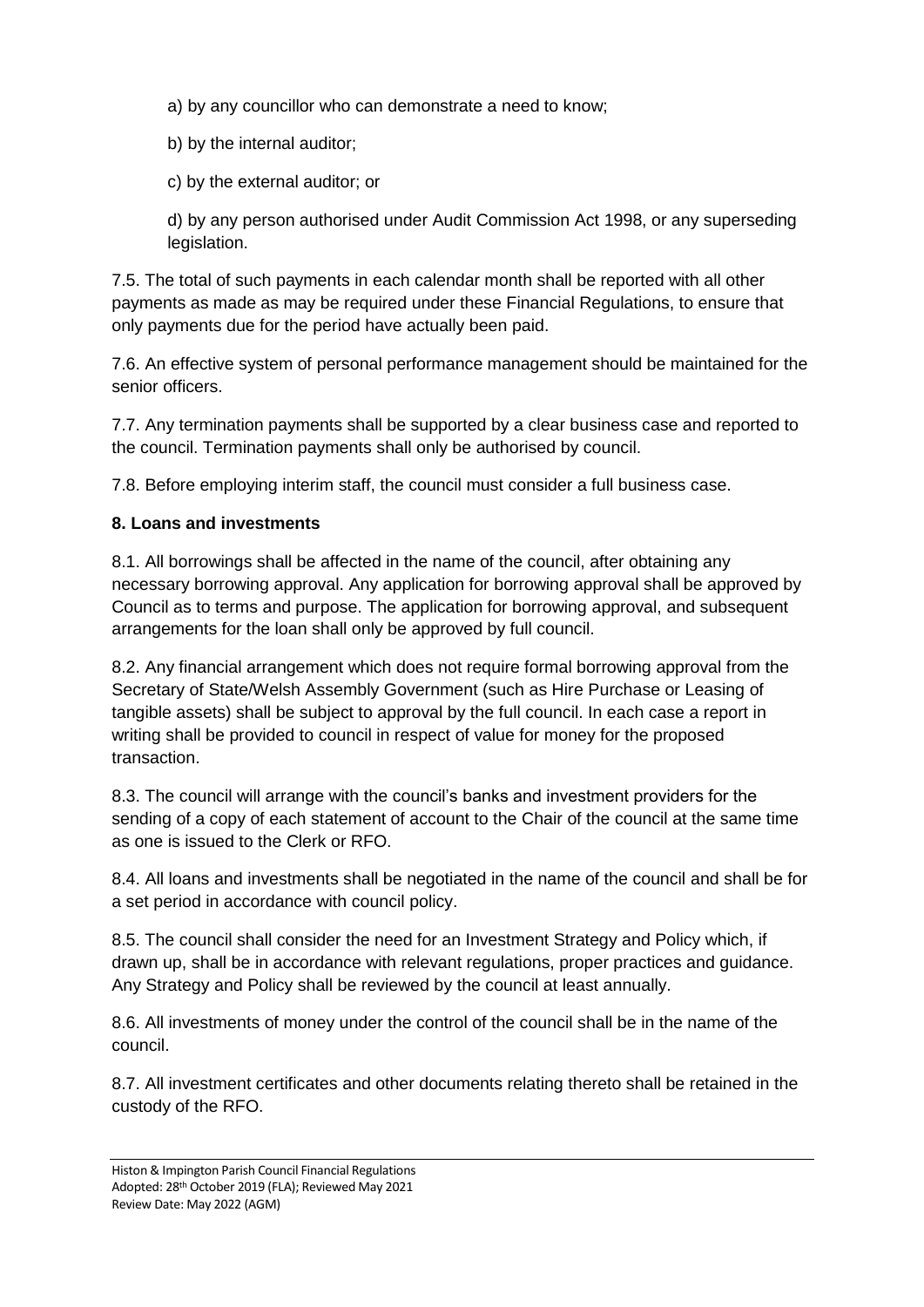8.8. Payments in respect of short term or long-term investments, including transfers between bank accounts held in the same bank, or branch, shall be made in accordance with Regulation 5 (Authorisation of payments) and Regulation 6 (Instructions for payments).

#### **9. Income**

9.1. The collection of all sums due to the council shall be the responsibility of and under the supervision of the RFO.

9.2. Particulars of all charges to be made for work done, services rendered or goods supplied shall be agreed annually by the council, notified to the RFO and the RFO shall be responsible for the collection of all accounts due to the council.

9.3. The council will review all fees and charges at least annually, following a report of the Clerk.

9.4. Any sums found to be irrecoverable and any bad debts shall be reported to the council and shall be written off in the year.

9.5. All sums received on behalf of the council shall be banked intact as directed by the RFO. In all cases, all receipts shall be deposited with the council's bankers with such frequency as the RFO considers necessary.

9.6. The origin of each receipt shall be entered on the paying-in slip.

9.7. Personal cheques shall not be cashed out of money held on behalf of the council.

9.8. The RFO shall promptly complete any VAT Return that is required. Any repayment claim due in accordance with VAT Act 1994 section 33 shall be made at least annually coinciding with the financial year end.

9.9. Where any significant sums of cash are regularly received by the council, the RFO shall take such steps as are agreed by the council to ensure that more than one person is present when the cash is counted in the first instance, that there is a reconciliation to some form of control such as ticket issues, and that appropriate care is taken in the security and safety of individuals banking such cash.

[9.10. Any income arising which is the property of a charitable trust shall be paid into a charitable bank account. Instructions for the payment of funds due from the charitable trust to the council (to meet expenditure already incurred by the authority) will be given by the Managing Trustees of the charity meeting separately from any council meeting (see also Regulation 16 below).

#### **10. Orders for work, goods and services**

10.1. An official order or letter shall be issued for all work, goods and services unless a formal contract is to be prepared or an official order would be inappropriate. Copies of orders shall be retained.

10.2. Order books shall be controlled by the RFO.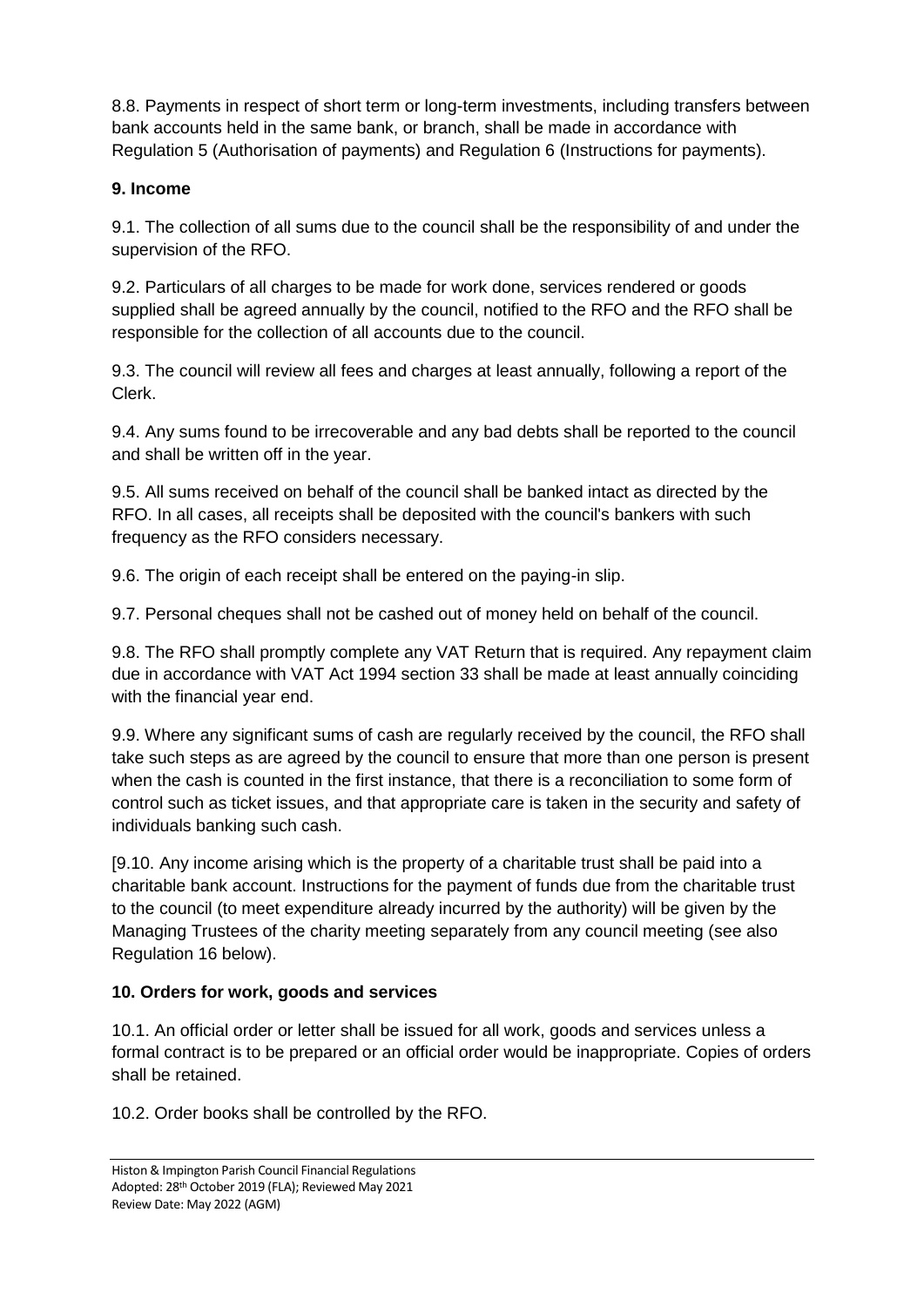10.3. All members and officers are responsible for obtaining value for money at all times. An officer issuing an official order shall ensure as far as reasonable and practicable that the best available terms are obtained in respect of each transaction, usually by obtaining three or more quotations or estimates from appropriate suppliers, subject to any de minimis provisions in Regulation 11.1 below.

10.4. A member may not issue an official order or make any contract on behalf of the council.

10.5. The RFO shall verify the lawful nature of any proposed purchase before the issue of any order, and in the case of new or infrequent purchases or payments, the RFO shall ensure that the statutory authority shall be reported to the meeting at which the order is approved so that the minutes can record the power being used.

#### **11. Contracts**

11.1. Procedures as to contracts are laid down as follows:

a) Every contract shall comply with these financial regulations, and no exceptions shall be made otherwise than in an emergency provided that this regulation need not apply to contracts which relate to items (i) to (vi) below:

i. for the supply of gas, electricity, water, sewerage and telephone services;

ii. for specialist services such as are provided by solicitors, accountants, surveyors and planning consultants

iii. for work to be executed or goods or materials to be supplied which consist of repairs to or parts for existing machinery or equipment or plant;

iv. for work to be executed or goods or materials to be supplied which constitute an extension of an existing contract by the council;

v. for additional audit work of the external auditor up to an estimated value of £500 (in excess of this sum the Clerk and RFO shall act after consultation with the Chair and Vice Chair of council); and

vi. for goods or materials proposed to be purchased which are proprietary articles and / or are only sold at a fixed price.

b) Where the council intends to procure or award a public supply contract, public service contract or public works contract as defined by The Public Contracts Regulations 2015 ("the Regulations") which is valued at £25,000 or more, the council shall comply with the relevant requirements of the Regulations<sup>2</sup>.

c) The full requirements of The Regulations, as applicable, shall be followed in respect of the tendering and award of a public supply contract, public service contract

Histon & Impington Parish Council Financial Regulations Adopted: 28th October 2019 (FLA); Reviewed May 2021 Review Date: May 2022 (AGM)

**.** 

<sup>&</sup>lt;sup>2</sup> The Regulations require councils to use the Contracts Finder website to advertise contract opportunities, set out the procedures to be followed in awarding new contracts and to publicise the award of new contracts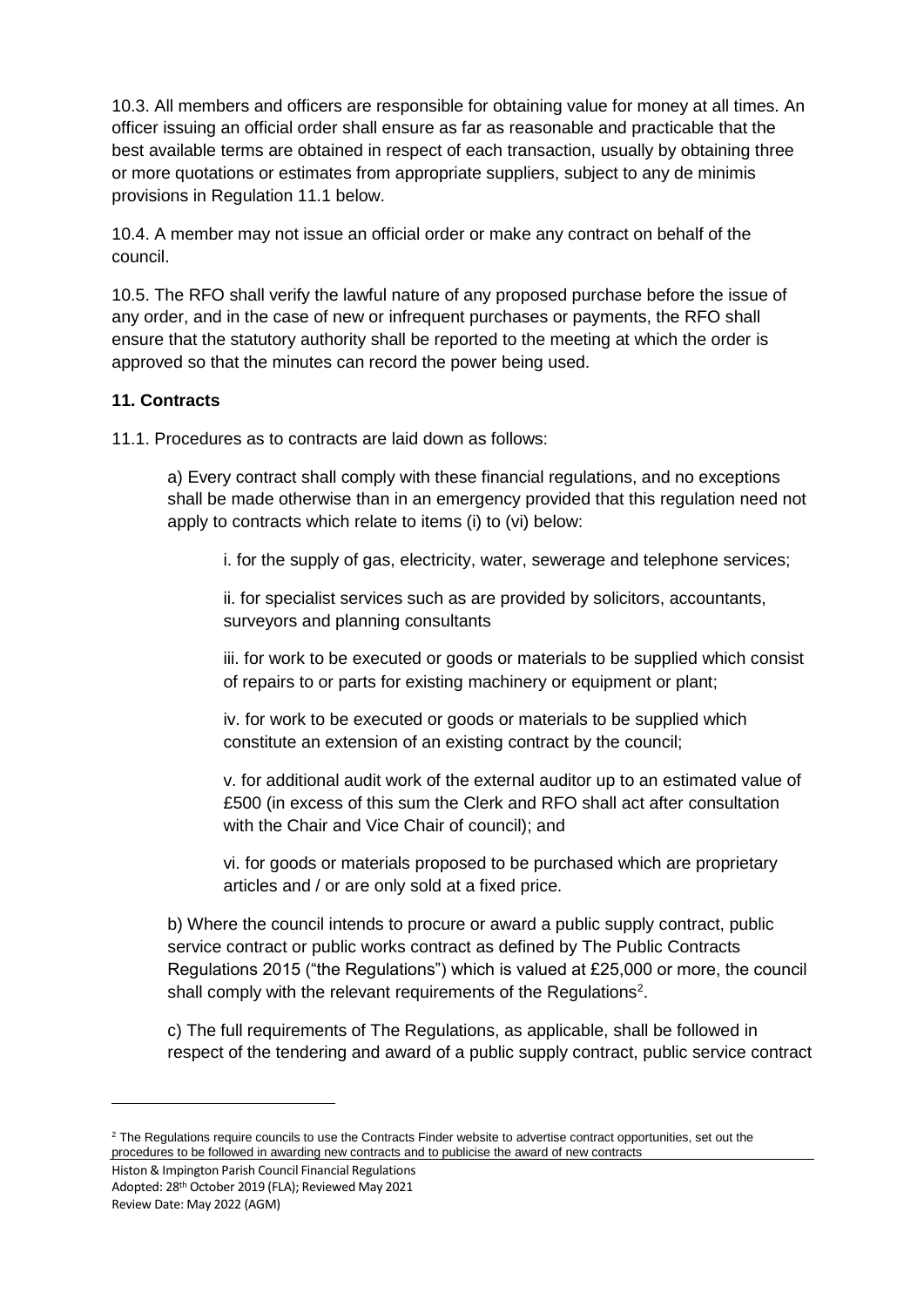or public works contract which exceed thresholds in The Regulations set by the Public Contracts Directive 2014/24/EU (which may change from time to time)<sup>3</sup>.

d) When applications are made to waive financial regulations relating to contracts to enable a price to be negotiated without competition the reason shall be embodied in a recommendation to the council.

e) Such invitation to tender shall state the general nature of the intended contract and the Clerk shall obtain the necessary technical assistance to prepare a specification in appropriate cases. The invitation shall in addition state that tenders must be addressed to the Clerk in the ordinary course of post. Each tendering firm shall be supplied with a specifically marked envelope in which the tender is to be sealed and remain sealed until the prescribed date for opening tenders for that contract.

f) All sealed tenders shall be opened at the same time on the prescribed date by the Clerk in the presence of at least one member of council.

g) Any invitation to tender issued under this regulation shall be subject to Standing Orders 18d and shall refer to the terms of the Bribery Act 2010.

h) When it is to enter into a contract of less than £25,000 in value for the supply of goods or materials or for the execution of works or specialist services other than such goods, materials, works or specialist services as are excepted as set out in paragraph (a) the Clerk or RFO shall obtain 3 quotations (priced descriptions of the proposed supply); where the value is below £3,000 and above £500 the Clerk or RFO shall strive to obtain 3 estimates. Otherwise, Regulation 10.3 above shall apply.

i) The council shall not be obliged to accept the lowest or any tender, quote or estimate.

j) Should it occur that the council, or duly delegated committee, does not accept any tender, quote or estimate, the work is not allocated and the council requires further pricing, provided that the specification does not change, no person shall be permitted to submit a later tender, estimate or quote who was present when the original decision-making process was being undertaken.

#### **12. Payments under contracts for building or other construction works**

12.1. Payments on account of the contract sum shall be made within the time specified in the contract by the RFO upon authorised certificates of the architect or other consultants engaged to supervise the contract (subject to any percentage withholding as may be agreed in the particular contract).

12.2. Where contracts provide for payment by instalments the RFO shall maintain a record of all such payments. In any case where it is estimated that the total cost of work carried out

**.** 

<sup>3</sup> Thresholds currently applicable are:

a) For public supply and public service contracts 209,000 Euros (£181,302) b) For public works contracts 5,225,000 Euros (£4,551,413)

Histon & Impington Parish Council Financial Regulations Adopted: 28th October 2019 (FLA); Reviewed May 2021 Review Date: May 2022 (AGM)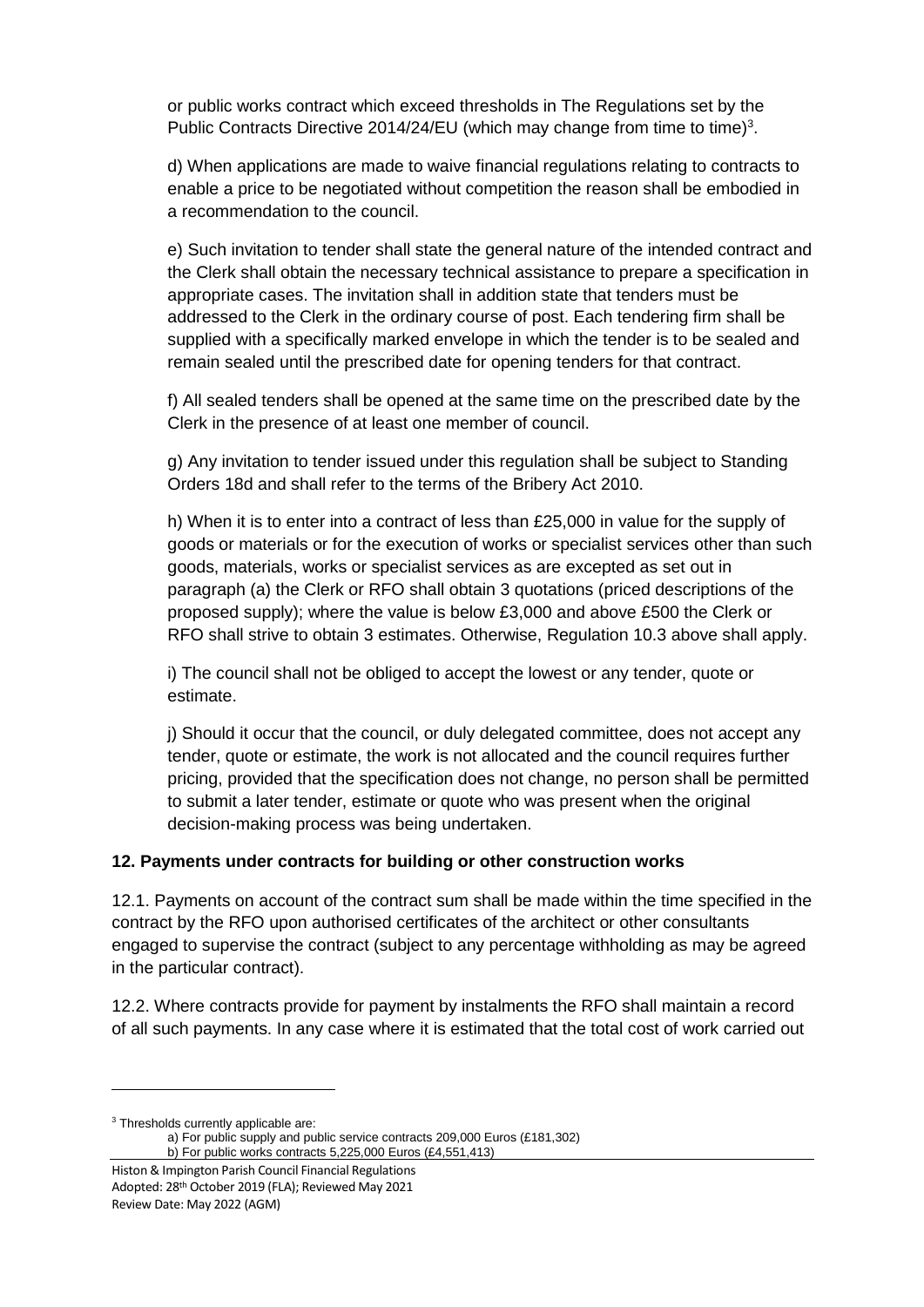under a contract, excluding agreed variations, will exceed the contract sum of 5% or more a report shall be submitted to the council.

12.3. Any variation to a contract or addition to or omission from a contract must be approved by the council and Clerk to the contractor in writing, the council being informed where the final cost is likely to exceed the financial provision.

## **13. Stores and equipment**

13.1. The officer in charge of each section shall be responsible for the care and custody of stores and equipment in that section.

13.2. Delivery notes shall be obtained in respect of all goods received into store or otherwise delivered and goods must be checked as to order and quality at the time delivery is made.

13.3. Stocks shall be kept at the minimum levels consistent with operational requirements.

13.4. The RFO shall be responsible for periodic checks of stocks and stores at least annually.

#### **14. Assets, properties and estates**

14.1. The Clerk shall make appropriate arrangements for the custody of all title deeds and Land Registry Certificates of properties held by the council. The RFO shall ensure a record is maintained of all properties held by the council, recording the location, extent, plan, reference, purchase details, nature of the interest, tenancies granted, rents payable and purpose for which held in accordance with Accounts and Audit Regulations.

14.2. No tangible moveable property shall be purchased or otherwise acquired, sold, leased or otherwise disposed of, without the authority of the council, together with any other consents required by law, save where the estimated value of any one item of tangible movable property does not exceed £250.

14.3. No real property (interests in land) shall be sold, leased or otherwise disposed of without the authority of the council, together with any other consents required by law. In each case a report in writing shall be provided to council in respect of valuation and surveyed condition of the property (including matters such as planning permissions and covenants) together with a proper business case (including an adequate level of consultation with the electorate).

14.4. No real property (interests in land) shall be purchased or acquired without the authority of the full council. In each case a report in writing shall be provided to council in respect of valuation and surveyed condition of the property (including matters such as planning permissions and covenants) together with a proper business case (including an adequate level of consultation with the electorate).

14.5. Subject only to the limit set in Regulation 14.2 above, no tangible moveable property shall be purchased or acquired without the authority of the full council. In each case a report in writing shall be provided to council with a full business case.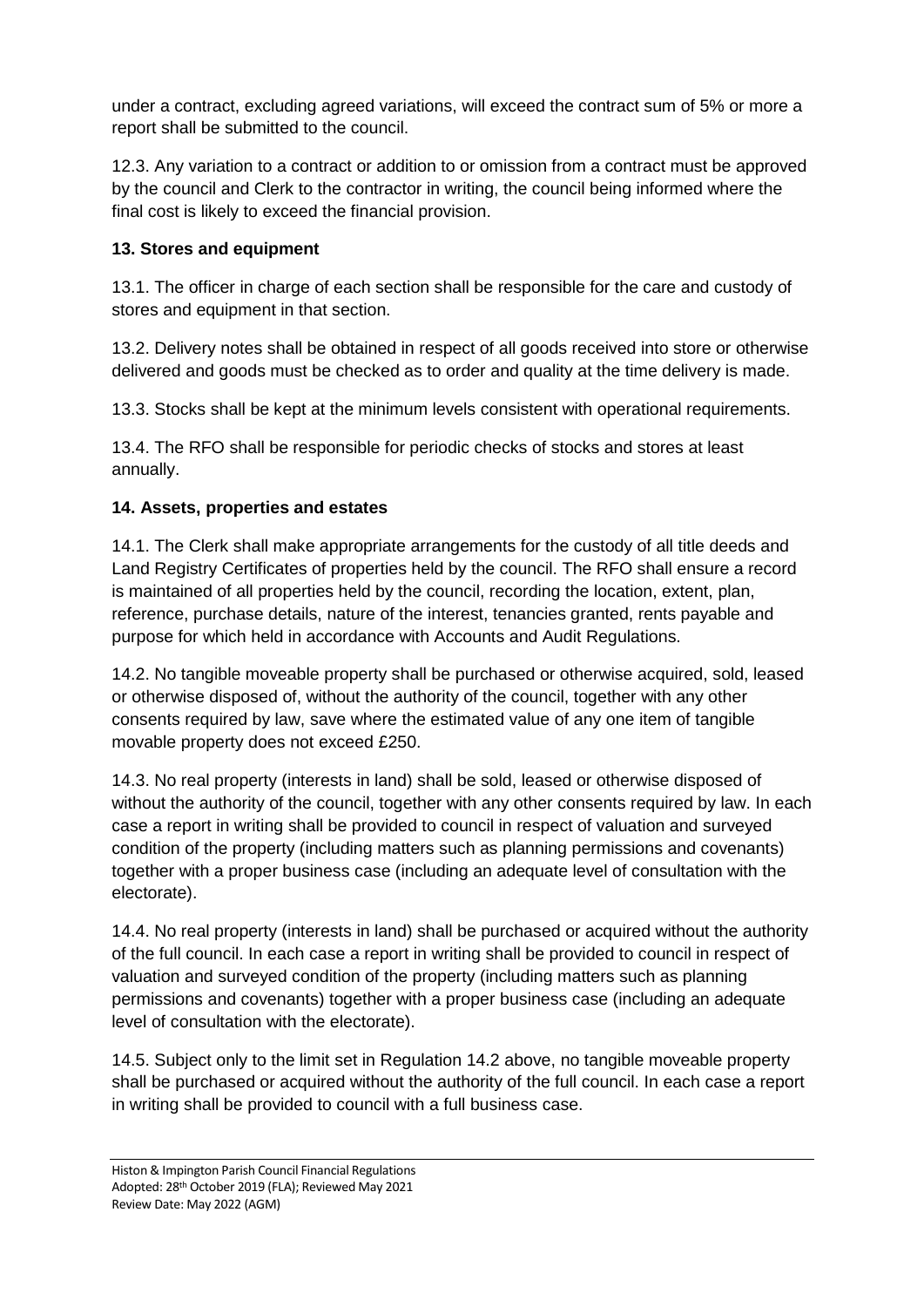14.6. The RFO shall ensure that an appropriate and accurate Register of Assets and Investments is kept up to date. The continued existence of tangible assets shown in the Register shall be verified at least annually, possibly in conjunction with a health and safety inspection of assets.

## **15. Insurance**

15.1. Following the annual risk assessment (per Regulation 17), the RFO shall effect all insurances and negotiate all claims on the council's insurers in consultation with the Clerk.

15.2. The Clerk shall give prompt notification to the RFO of all new risks, properties or vehicles which require to be insured and of any alterations affecting existing insurances.

15.3. The RFO shall keep a record of all insurances effected by the council and the property and risks covered thereby and annually review it.

15.4. The RFO shall be notified of any loss liability or damage or of any event likely to lead to a claim, and shall report these to council at the next available meeting.

15.5. All appropriate members and employees of the council shall be included in a suitable form of security or fidelity guarantee insurance which shall cover the maximum risk exposure as determined annually by the council, or duly delegated committee.

## **16. Charities**

16.1. Where the council is sole managing trustee of a charitable body the Clerk and RFO shall ensure that separate accounts are kept of the funds held on charitable trusts and separate financial reports made in such form as shall be appropriate, in accordance with Charity Law and legislation, or as determined by the Charity Commission. The Clerk and RFO shall arrange for any audit or independent examination as may be required by Charity Law or any Governing Document.

#### **17. Risk management**

17.1. The council is responsible for putting in place arrangements for the management of risk. The Clerk with the RFO shall prepare, for approval by the council, risk management policy statements in respect of all activities of the council. Risk policy statements and consequential risk management arrangements shall be reviewed by the council at least annually.

17.2. When considering any new activity, the Clerk with the RFO shall prepare a draft risk assessment including risk management proposals for consideration and adoption by the council.

# **18. Suspension and revision of Financial Regulations**

18.1. It shall be the duty of the council to review the Financial Regulations of the council from time to time. The Clerk shall make arrangements to monitor changes in legislation or proper practices and shall advise the council of any requirement for a consequential amendment to these Financial Regulations.